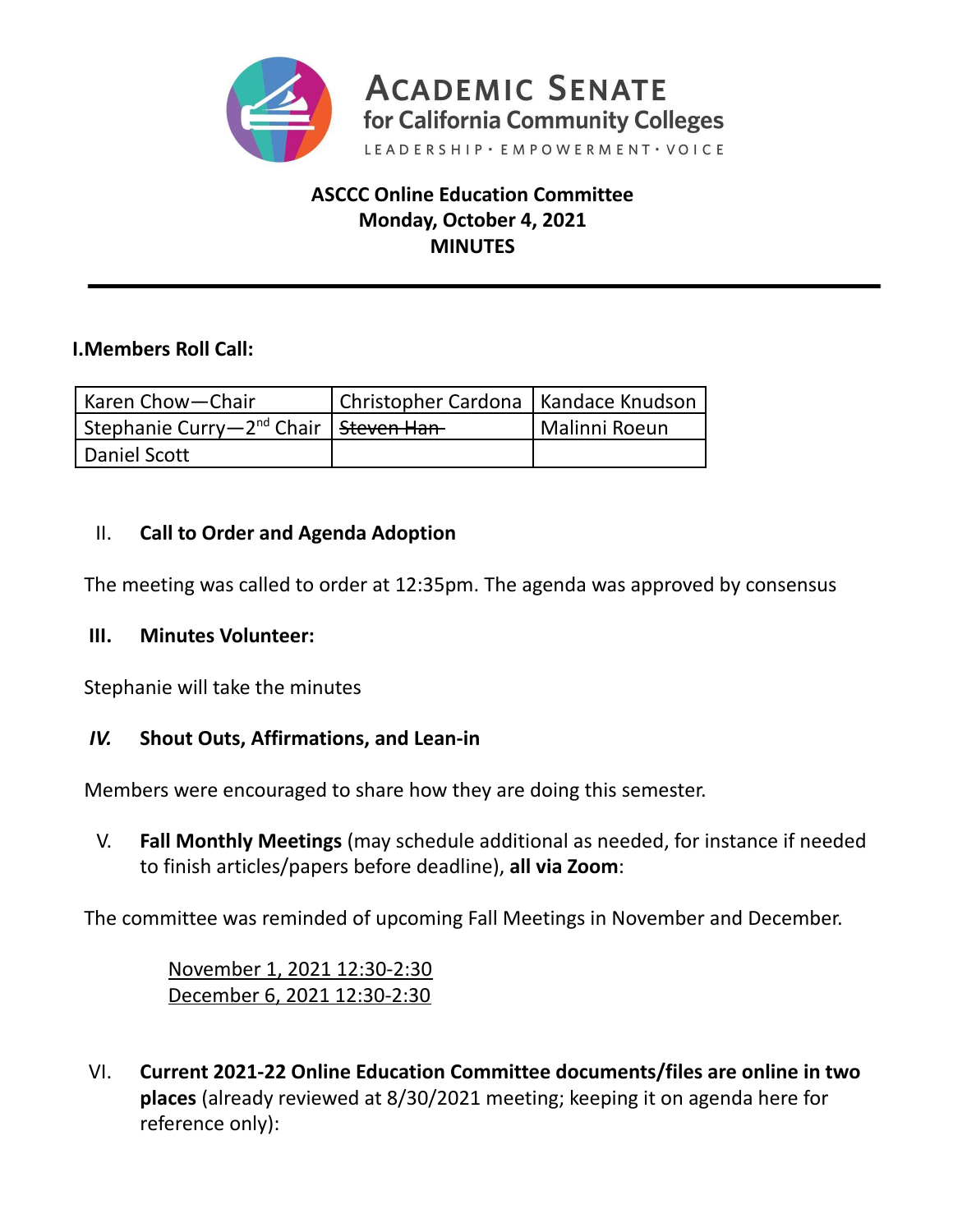Resources were shared with the committee

- Google Shared Folder [\(https://drive.google.com/drive/folders/1YjAFl59r2tZE2FEk0-G-GNLS0EcRslsd?usp](https://drive.google.com/drive/folders/1YjAFl59r2tZE2FEk0-G-GNLS0EcRslsd?usp=sharing) [=sharing\)](https://drive.google.com/drive/folders/1YjAFl59r2tZE2FEk0-G-GNLS0EcRslsd?usp=sharing)
- **ASCCC Online Education Committee website:** <https://asccc.org/directory/online-education-committee>
- VII. **Committee Goals and Priorities** (already reviewed at 8/30/2021 meeting; keeping it on agenda here for reference only)
- A. Review last year's committee [recommendations](https://docs.google.com/document/d/1zWBONpIZhpUIUUFPVs6mY02qI4aKL3VFQ1UIp_Et1k4/edit?usp=sharing) (links to a Googledoc in our Committee's Googledrive folder)
- B. Review [resolutions](https://asccc.org/directory/online-education-committee) assigned (click on "Resolutions" tab on bottom of the site)
- C. For Your Information about the larger picture of ASCCC goals: ASCCC [Strategic](https://asccc.org/sites/default/files/ASCCC_Strategic_Plan_2018-2023_final.pdf) Plan
- D. Develop committee work plan

# VIII. **Plenary Fall 2021** (Presenters have reduced cost registration fees--\$150)

Committee members were encouraged to register for the Plenary. Karen asked for members who will be attending the Plenary in person to assist with a presentation, "Best Practices For Online Teaching". Dan, Malinni, Christopher have volunteered to co-present.

Online Education Committee submitted a [Resolution](https://docs.google.com/document/d/1H6hEY0hce98bGM_-_x6lPe2i9sDyX-26zO7I6B5HxNQ/edit?usp=sharing) from to the Resolutions Committee. THANK YOU to Stephanie, Kandace, and Karen for drafting and editing the final resolution! Area meetings will get a chance to give further input Oct. 15 & 16, and then changes can be proposed before/during Plenary, before being debated and voted on at Plenary on Saturday Nov. 6.

Additional resolutions can be brought to Area meetings, but they would not be from our committee as the resolution contact/author.

## IX. *Rostrum* **Articles 2021-22**:

Two articles were submitted on behalf of the committee "**How Student [Engagement](https://docs.google.com/document/d/1F_WVRdScjReUA3IskWdlf5QAl96Q-4qA/edit?usp=sharing&ouid=101271244775087330443&rtpof=true&sd=true) Can Mitigate Enrollment Fraud"** by Karen Chow & Stephanie Curry **"What is Hyflex, and Why Do I Keep [Hearing](https://docs.google.com/document/d/1Z_4QqCVstc7A4i5_kkTyPAQ7So69j-R4/edit?usp=sharing&ouid=101271244775087330443&rtpof=true&sd=true) About It?"** by Erin Heasley Instructional Designer- Reedley College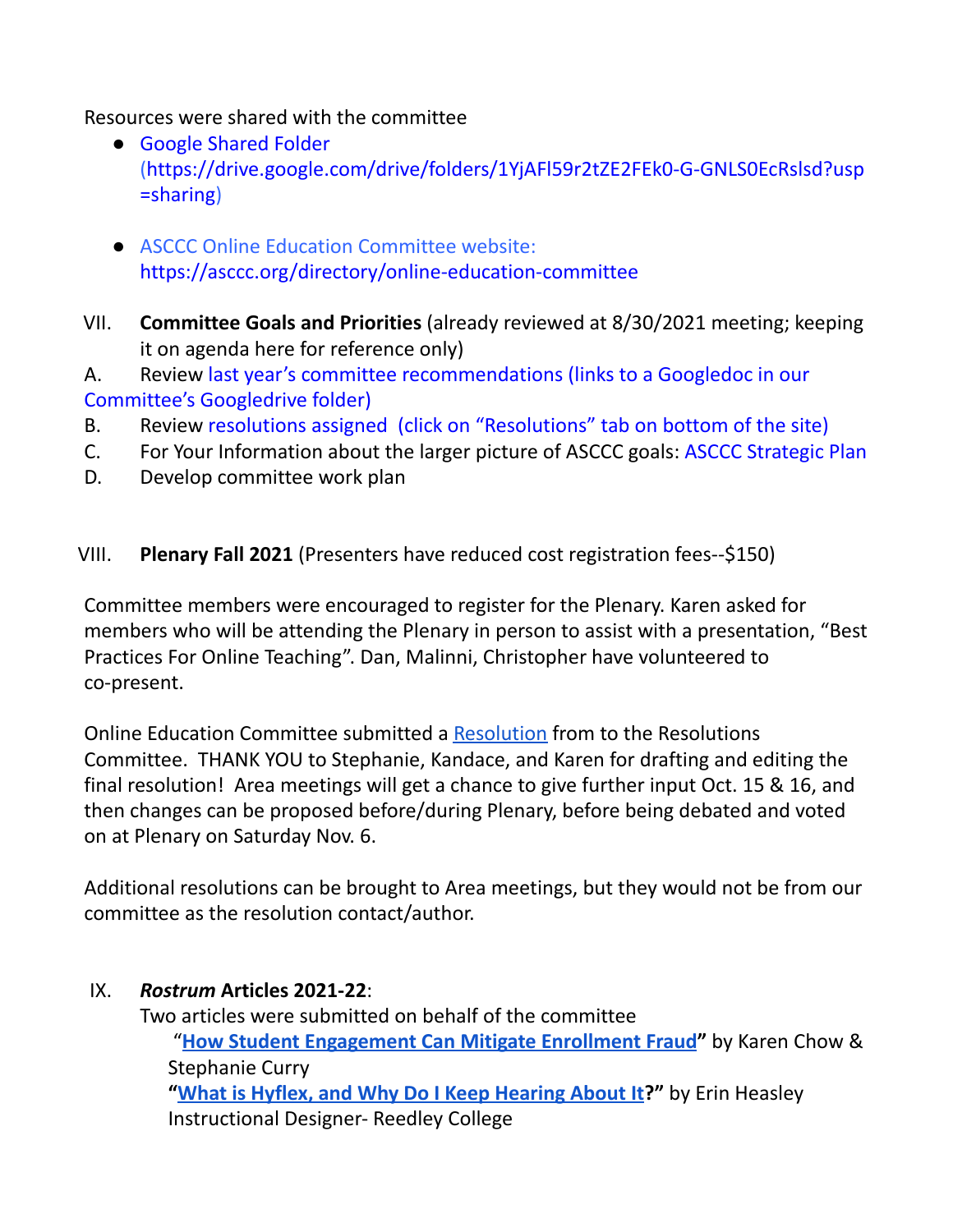Committee members were encouraged to brainstorm potential rostrum articles for spring

- **January 3, 2022** for final publication to the field February 7, 2022
- **February 25, 2022** for final publication to the field April 6, 2022

Possible ideas for January Rostrum

- o Teamwork: the partnership of the Instructional Designers and Distance Education Coordinators
- o Academic Integrity, Equity and Online Education

# **X. Papers Brainstorming**

Online Paper Outline and Assignment of areas for the *Ensuring an Effective Online Program: A Faculty Perspective* paper

Introduction. (Karen)

Effective Practices for Offering Online Courses. (Dan)

- The Role of the Academic Senate and Other Governance Groups in Online Education. (Stephanie Curry)
- The Role of the Curriculum Committee. (Stephanie Curry)
- The Role of the Distance or Online Education Committee (Christopher)
- The Role of the Professional Development Committee. (Malinni)
- Potential Roles of Other College Committees. (Karen)
- Consultation with Collective Bargaining Groups. (Karen)
- The Role of Student Support Services (Stephanie)
- Authentication of Students. (Kandace)

Andragogical and Instructional Challenges in Online Education (Stephanie)

- Regular and Effective Contact/Regular Substantive Interaction. (Kandace)
- Laboratory Courses in Online Education (Karen/Robert)
- Design and Evaluation of Online Course Content (Stephanie)
- Evaluation of Online Instruction. (Stephanie)
- Professional Development. (Malinni)
- Accessibility (Kandace)

Equity and Diversity in Online Courses. (Dan) Conclusion. (Karen)

Recommendations (Karen)

Additional Notes on *Effective* Paper Brainstorming

● Recommend to Add DE Guidelines languages in this paper (Kandace)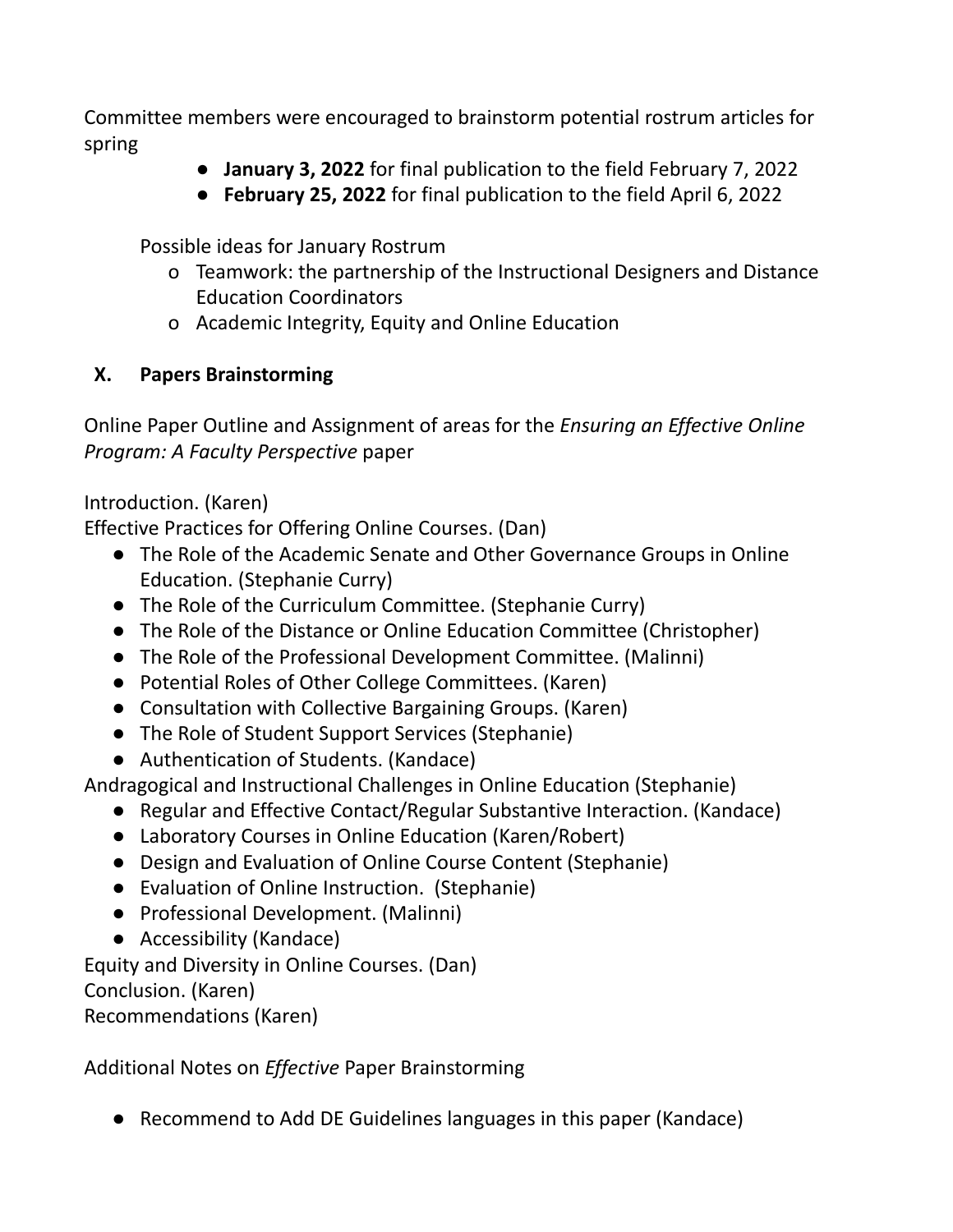- Add info on Non-Credit and CBE
- Committee is open to moving, adding and subtracting topics
- Need to update with what we learned in the past two years.

Committee planning at in-person work meeting on papers in January 2021

NEW White Paper "*Accessibility of Educational Materials*" The committee reviewed the proposed [Outline](https://docs.google.com/document/d/11J8sN91KfzLjornBXx2ZlTj6_j-27Zc4/edit?usp=sharing&ouid=101271244775087330443&rtpof=true&sd=true) for this Paper

- Need to add in new Title 5 language
- Add language on publisher materials and OER
- Add section on CCCCO Guidelines and State Regulations
- Kandace shared a report on 2017 Audit on Accessibility in CCCs
- Add differences in 504 and 508 regulations (in-person and online)
- reference Guided Pathways in relation to student success
- Digital Equity and Accessibly
- Accessibility Planning and Implementation (faculty role)
- Course reviews/Accessibility Checks/ Accessibility Experts
- Rubrics
- Websites
- Accessibility in Zoom

Stephanie will update outline. Committee will review outline at next meeting. Goal is to have Exec review in December 2021.

### **XI. Announcements**

- A. Check for upcoming events at [here](https://asccc.org/calendar/list/events)
	- Academic Academy (October 7-8)
	- Area Meetings (October 15 & 16)
	- Plenary (November 4-6)

### B. [Application](http://asccc.org/content/application-statewide-service) for Statewide Service

A. Amazon Smile (smile.amazon.com)—select Foundation of the Academic Senate for California Community Colleges

### **XIII. Adjournment**

The committee adjourned at 2:17pm

### **In Progress:**